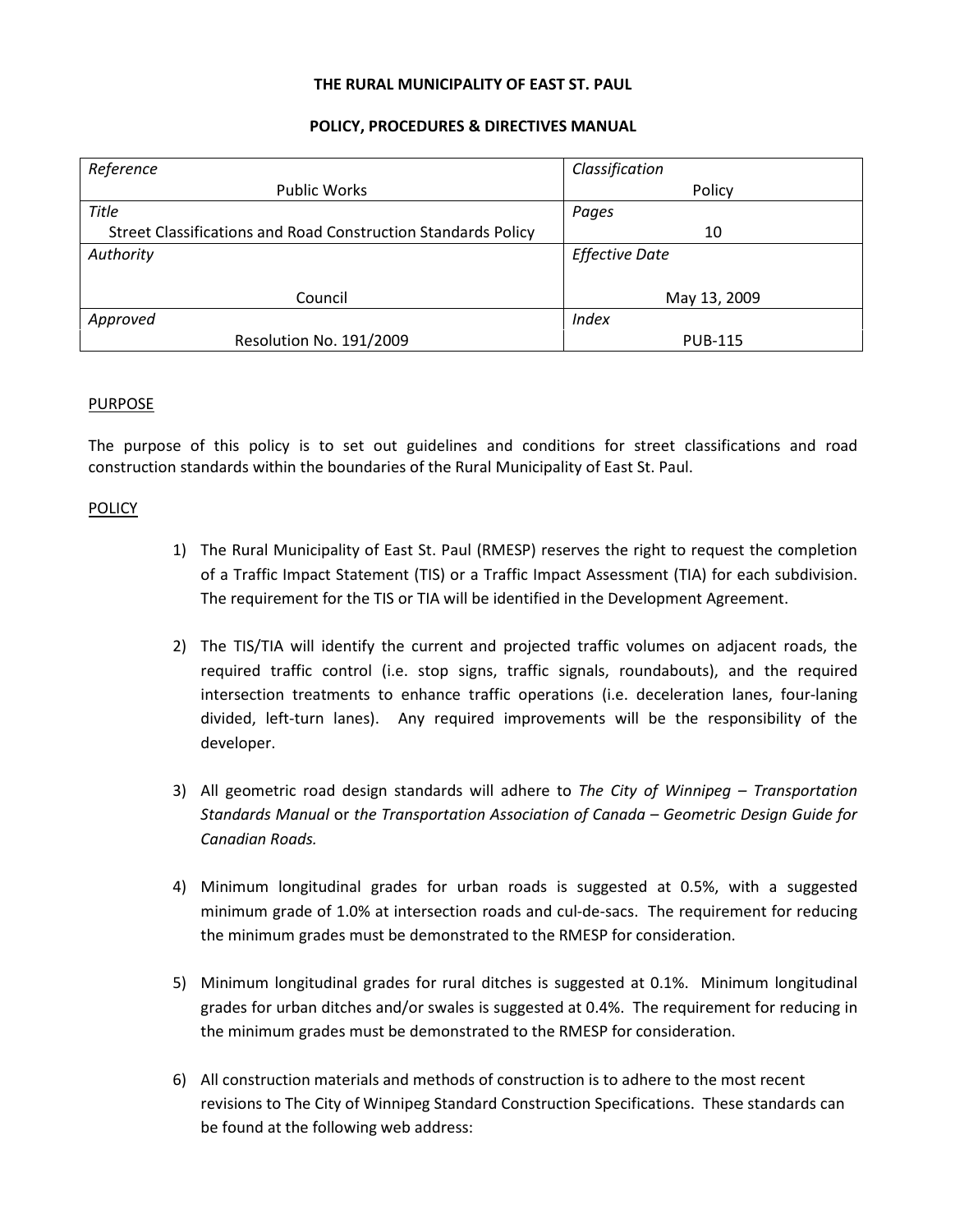[http://www.winnipeg.ca/finance/findata/matmgt/std\\_const\\_spec/current/standard\\_constru](http://www.winnipeg.ca/finance/findata/matmgt/std_const_spec/current/standard_construction_specifications.pdf) [ction\\_specifications.pdf.](http://www.winnipeg.ca/finance/findata/matmgt/std_const_spec/current/standard_construction_specifications.pdf)

7) The above mentioned standards do not supercede the requirements of the Development Agreement.

# STREET CLASSIFICATIONS AND ROAD CONSTRUCTION STANDARDS

- 1. Minor Arterial
	- Function: The function of a Minor Arterial is to carry traffic flow from major traffic originator such as shopping centres, residential subdivisions, commercial subdivisions and industrial subdivisions. Minor Arterials collect and distribute traffic between major thoroughfares, other arterials and collector streets.

Right of way width:

- Minimum 32 metres (Urban Cross-Section)
- Minimum 54 meters (Rural Cross-Section)
- Cross section: see Figure 1.0
- Traffic lanes: 4 or more
- Traffic Volumes: up to 20,000 vehicles per day
- Access Conditions: Only collectors (i.e.: residential and commercial) and local streets (i.e.: residential and commercial) may intersect roadway. Direct access by any adjacent property is not permitted. Minor arterials, as a minimum, have a four-lane divided cross section. Sidewalks are typically provided on both sides of the street.
- 2. Industrial Collector

Function: The function of an Industrial Collector is to carry and distribute traffic flow between local industrial streets and arterial streets. The secondary function is to provide access for fronting industrial development.

Right of way width:

- Minimum 20 metres (Urban Cross-Section)
- Minimum 30 meters (Rural Cross-Section)

Traffic lanes: 2 or more

Traffic Volumes: up to 20,000 vehicles per day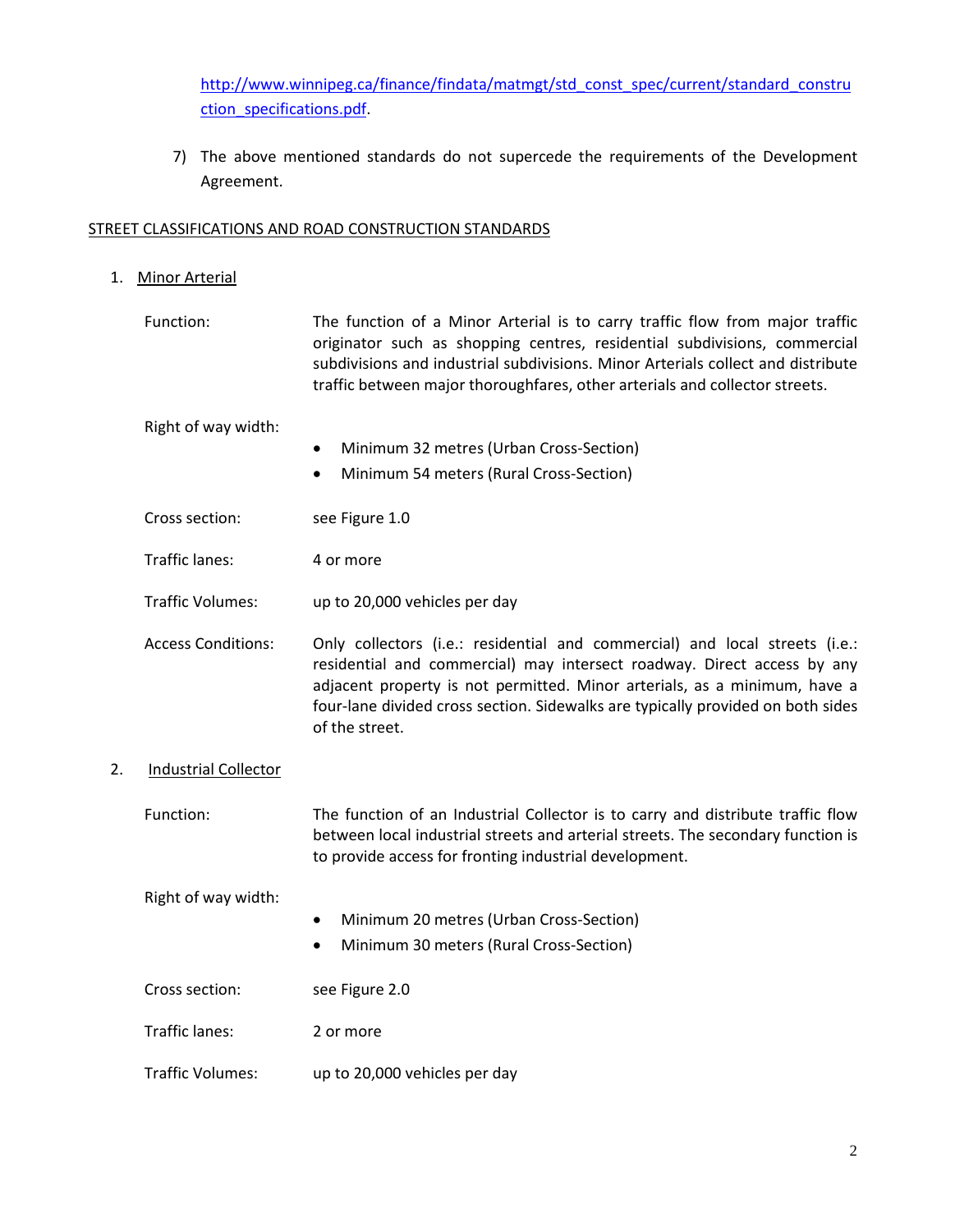Access Conditions: Direct access to fronting property is permitted. Industrial Collectors may intersect with arterials, industrial collectors and local industrial streets. Industrial collectors, as a minimum, have a four-lane undivided cross section. Sidewalks are typically provided on one side of the street. Industrial Collectors may be transitioned into a median divided cross-section as they approach other collector or minor arterial streets.

### 3. Residential Collector

Function: The function of a Residential Collector is to collect and distribute traffic between local and arterial streets. The secondary function is to provide access to secondary traffic generators such as commercial developments, etc. Residential collector streets also carry traffic between bordering neighbourhoods.

Right of way width:

- Minimum 20 meters with 8.0 meter pavement as an Urban Cross-Section without parking lanes.
- Minimum 22 metres with 10-meter pavement as an Urban Cross-Section with one side parking permitted.
- Minimum 24 meters with 21.6m pavement as an Urban Cross-Section.
- Minimum 32 meters with 8.0 meter pavement c/w frontage roads as an Urban Cross-Section.
- Minimum 34 metres with 7.4 meter pavement as a Rural Cross-Section.
- Cross section: see Figure 3.0 a) and 3.0 b)
- Traffic lanes: 2 or more
- Traffic Volumes: up to 4,000 vehicles per day
- Access Conditions: No direct driveway access is permitted to this class of street. Sidewalks are typically provided on both sides of the street. Residential Collector streets may be transitioned into a median divided cross section as they approach other collector or arterial intersections.

# 4. Local Industrial

- Function: The function of a Local Industrial Street is to provide direct access to abutting properties. Local industrial streets primarily serve traffic with an origin or destination along its length. Local Industrial Streets are not intended to carry traffic between two streets of a higher classification.
- Right of way width: Minimum 22 metres (Urban Cross-Section) Minimum 30 meters (Rural Cross-Section)
- Cross section: see Figure 2.0
- Traffic Lanes: 2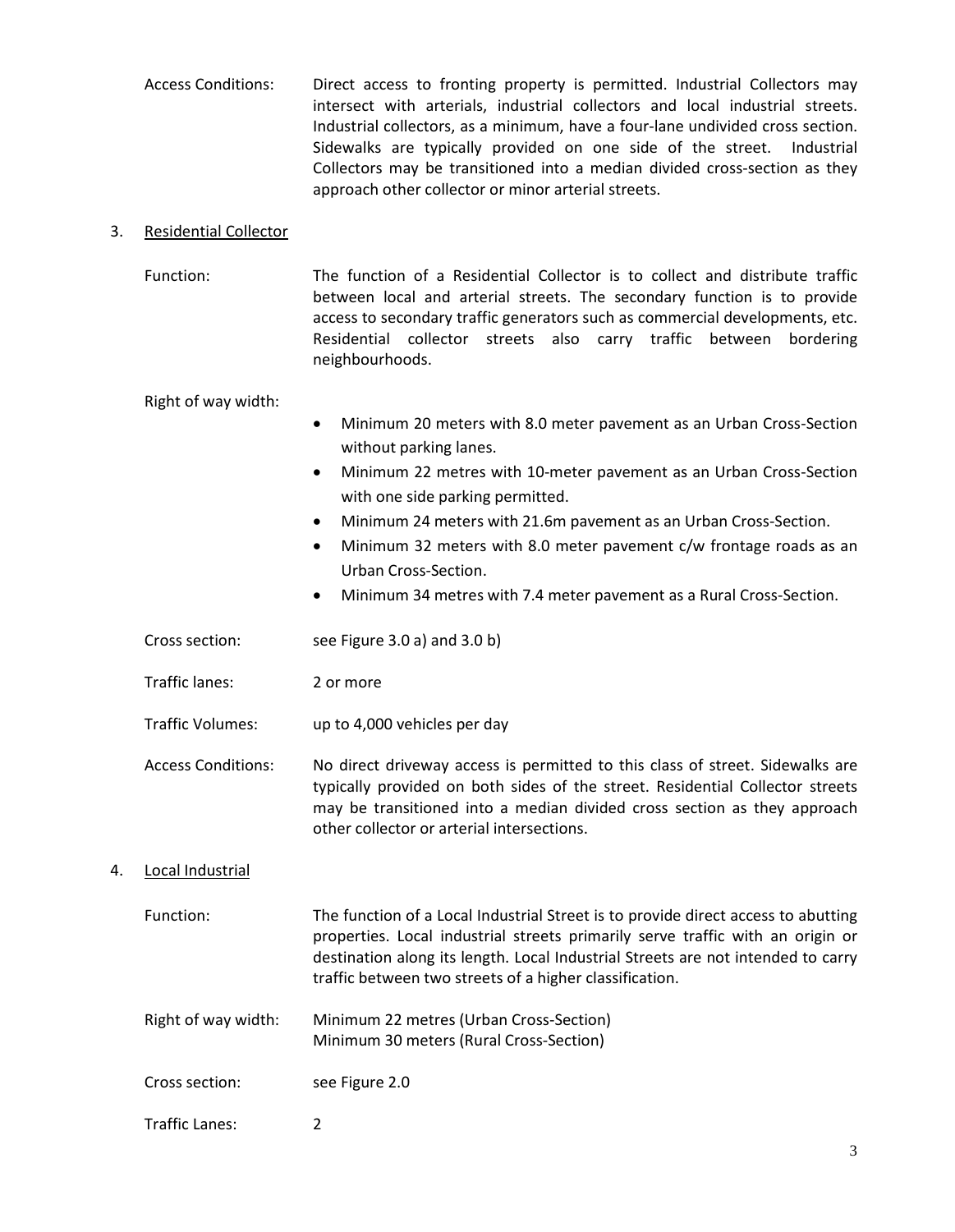Traffic Volumes: up to 4,000 vehicles per day

Access Conditions: Direct access to fronting property is permitted. Sidewalks may be provided on one side of the street if warranted. Local Industrial Streets are typically undivided, but may transition to a median divided cross section at intersecting streets.

## 5. Local Residential

- Function: The function of a Local Residential Street is to provide direct access to abutting properties. Local Residential Streets are not intended to carry high volumes of traffic. Local Residential Streets primarily serve traffic with an origin or destination along its route and is not intended to carry traffic between neighbourhoods or between streets of a higher classification.
- Right of way width: Minimum 20 metres (Urban Cross-Section) Minimum 30 metres (Rural Cross-Section)
- Cross section: see Figure 4.0 a) and 4.0 b)
- Traffic Volumes: up to 1,000 vehicles per day
- Access Conditions: Direct access to fronting property is permitted. Sidewalks may be provided on one side of the street if warranted. Parking is restricted to 1 side. Minimum radii for inside radii on a local residential street is 9.0 meters.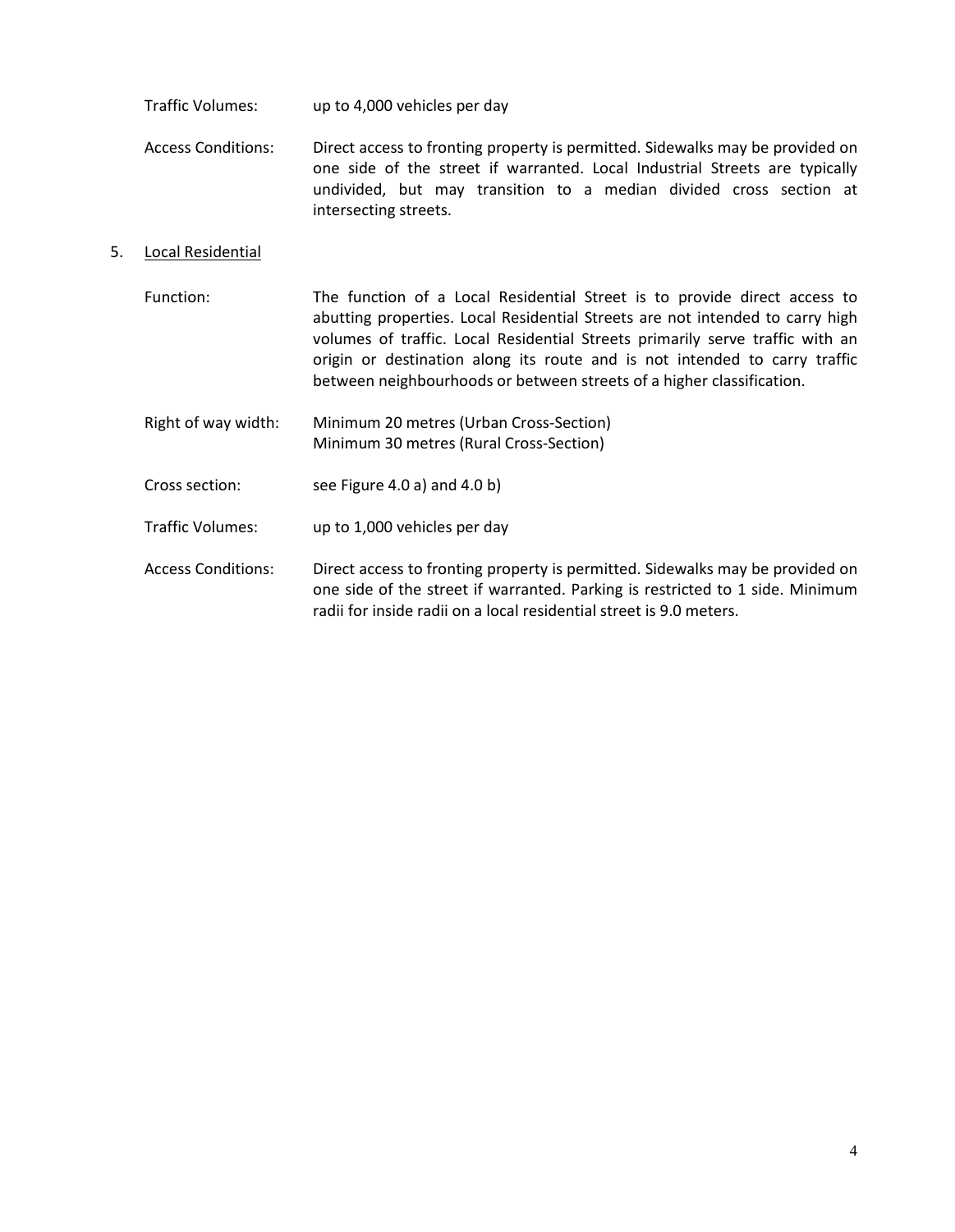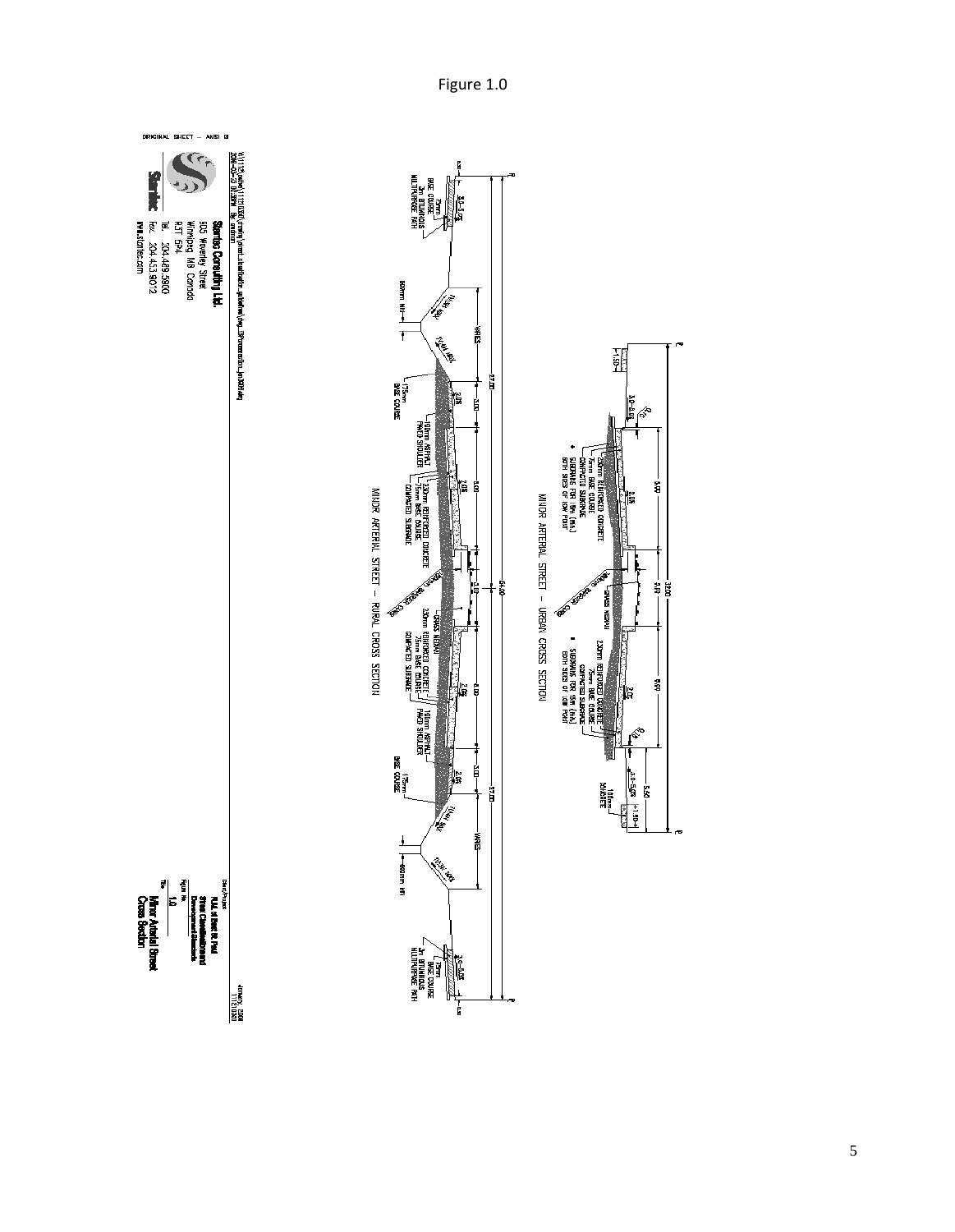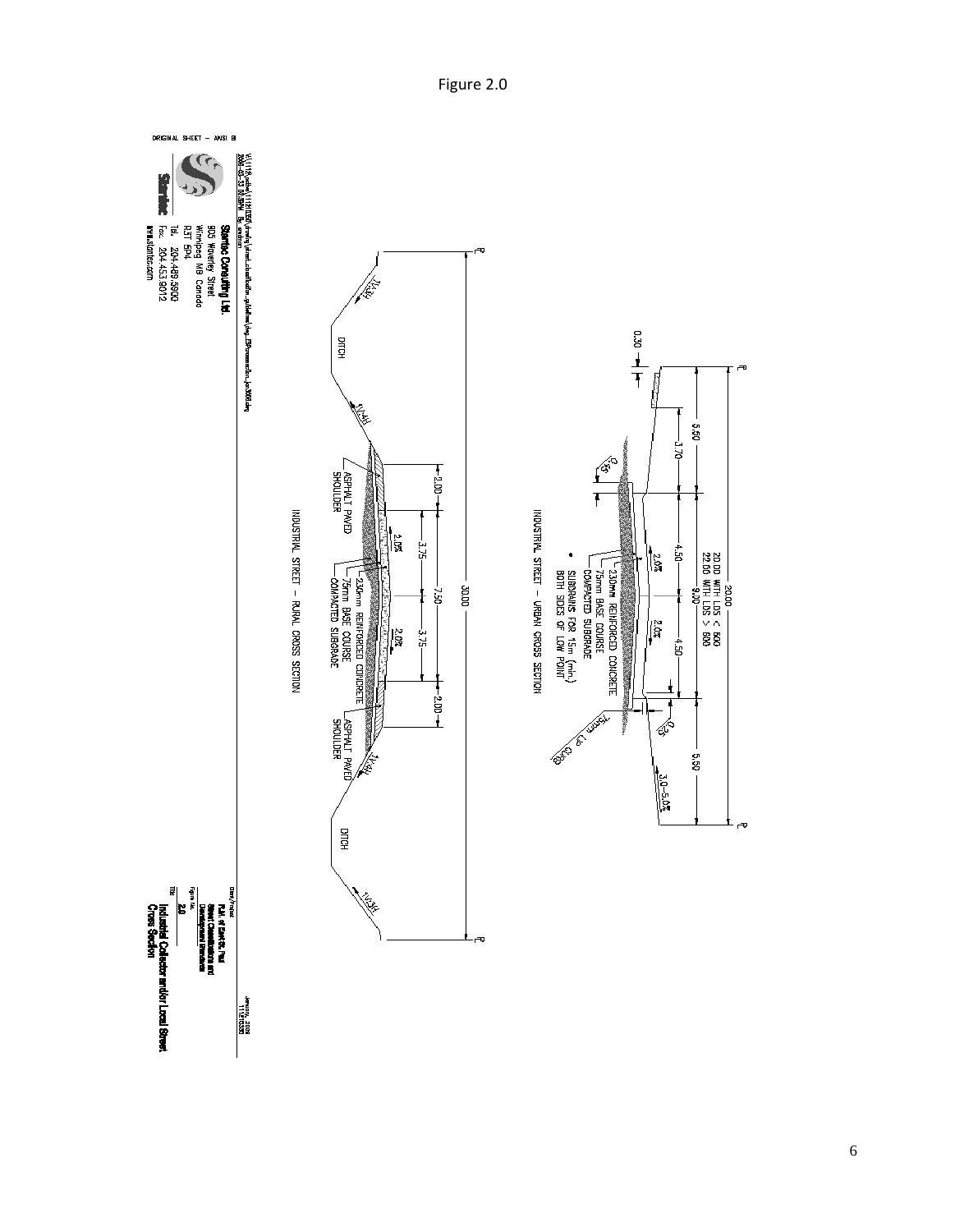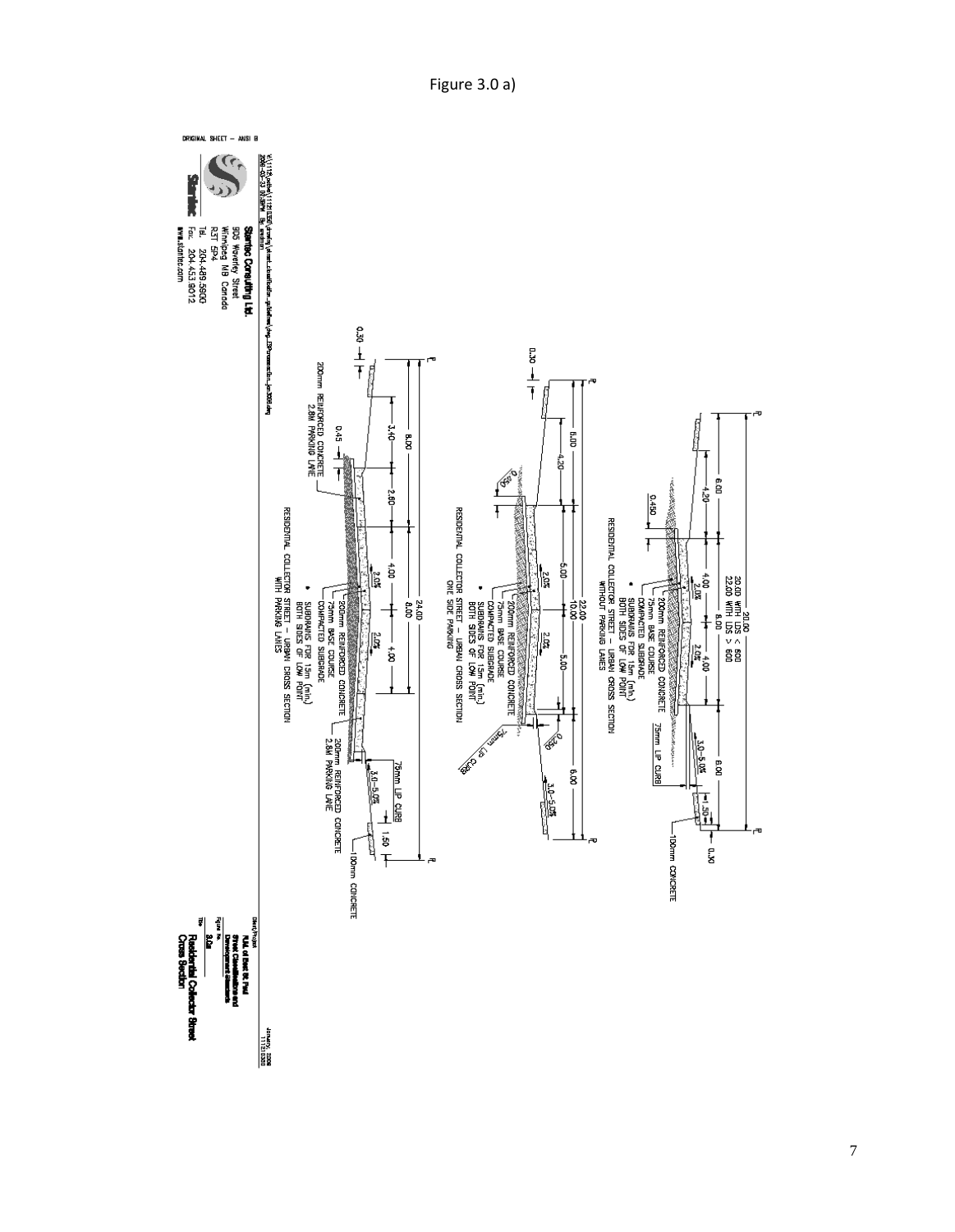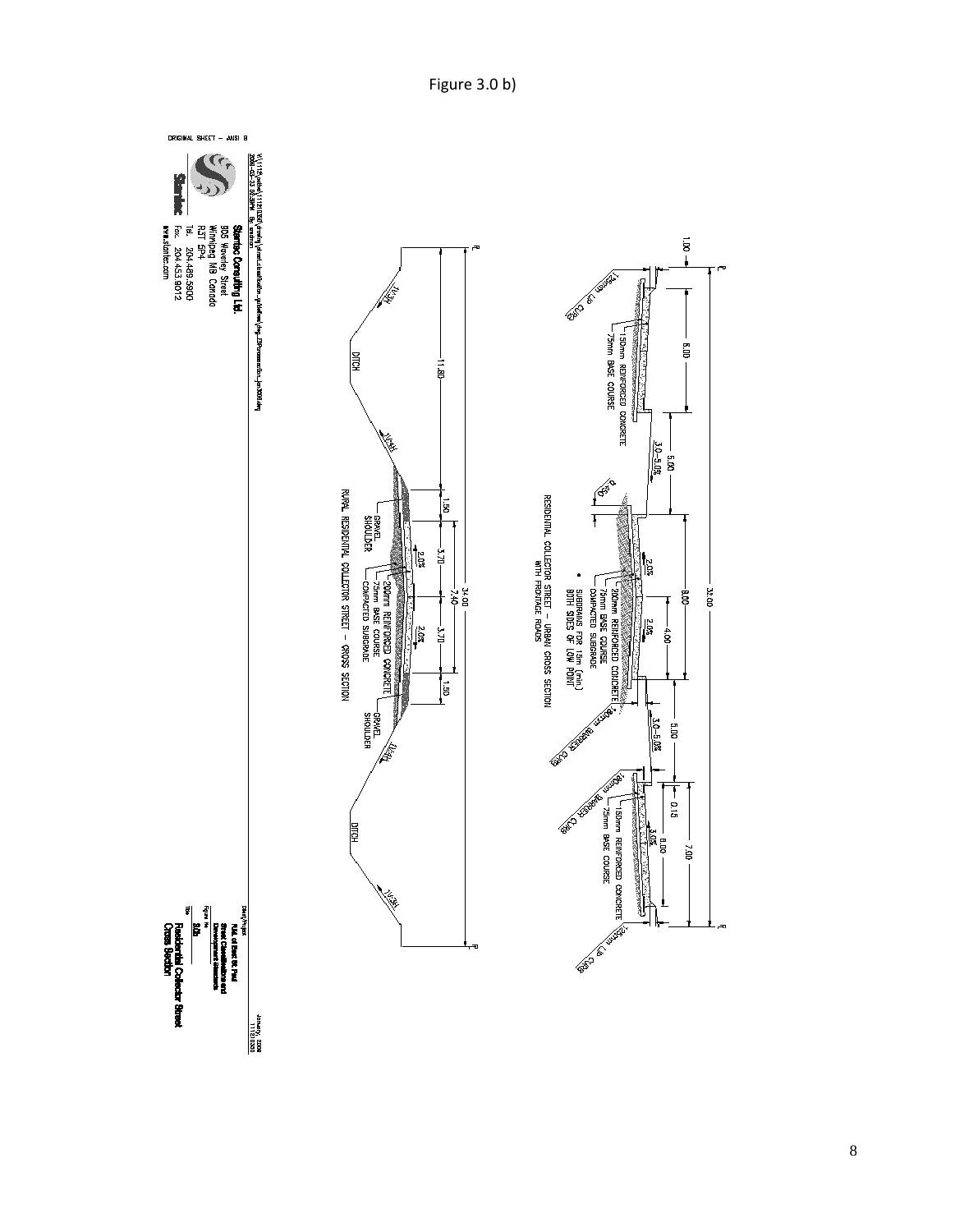